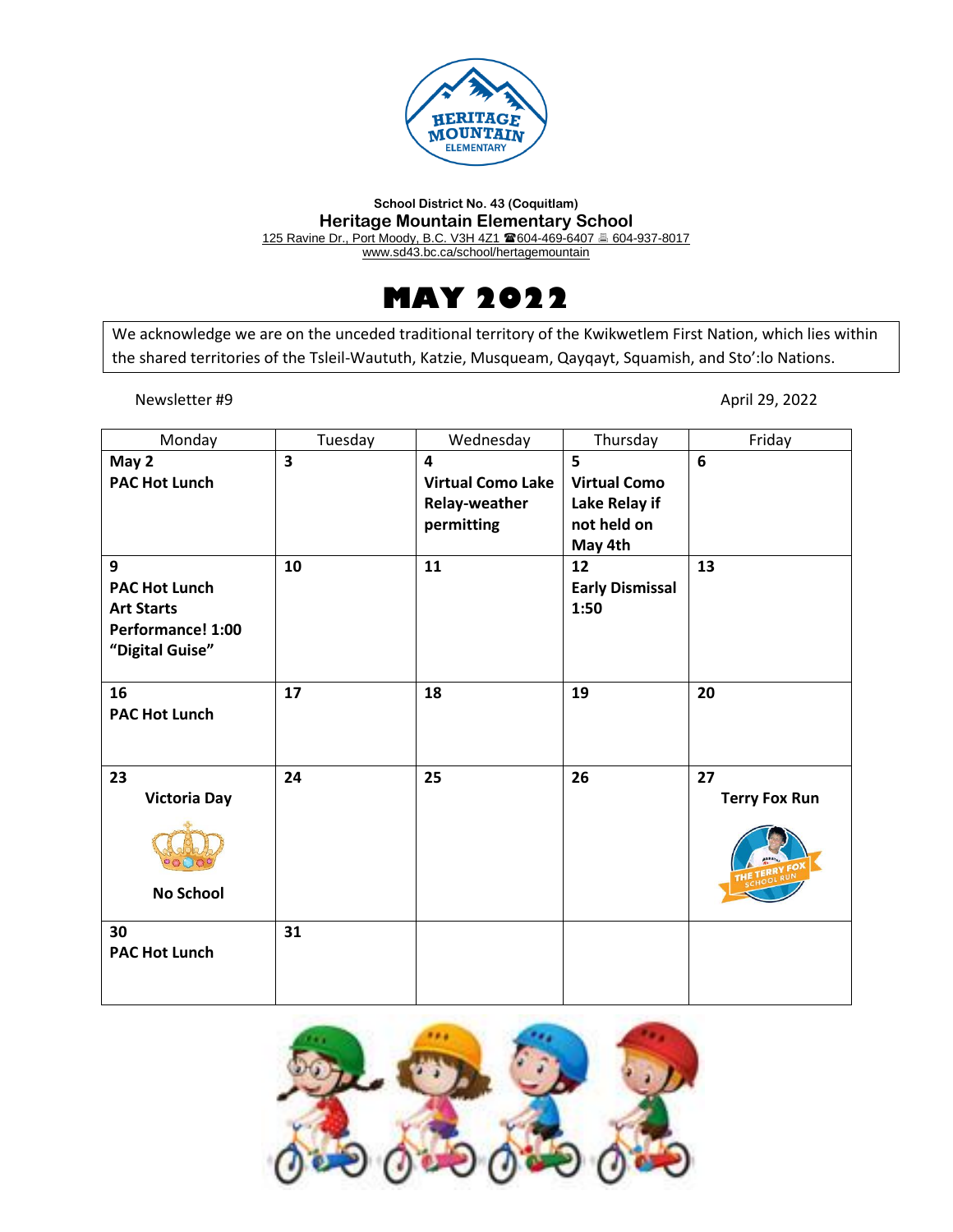#### **PRINCIPAL'S PERSPECTIVE**

April 29, 2022

Hello Heritage Mountain Families,

We have come through some short weeks with Pro-D days and holidays, and now the stretch into May typically gets busy with more activities and opportunities outdoors with the warmer weather; however, COVID is still a big consideration for the events we are hosting at the school this Spring. We are finding ways to bring a sense of normalcy again to our routines. This past week we had two small assemblies, and on May 9<sup>th</sup> we will have our first whole school assembly (in over two years) for students for an ArtStarts performance.

We have an early dismissal on Thursday, May 12 at 1:50pm. This is a time that was set aside for Student Led Conferences. Unfortunately, we will not be able to accommodate parents into the school at this time. Teachers are working with students to prepare folders of their learning that they will bring home on this day. I encourage you to look for this and spend some time that day and look over your child's work. Please reach out to your child's teacher if you have any questions.

We have concluded our regular registration process for our incoming Kindergarten students, and we are planning for our Connecting to Kindergarten event that is being hosted outdoors at the garden and upper blacktop area at the school on Tuesday, June 7<sup>th</sup>. We have staggered these sessions to reduce the number of families coming at the same time.

We also have a parent/teacher planning committee working on the details for our Grade 5 luncheon on Wednesday, June 22<sup>nd</sup> and the Grade 5 leaving ceremony on Friday, June 24<sup>th</sup>. Very soon we will be finalizing the specific timing for leaving ceremony and we plan to host Grade 5s and their families in the Gym on that day. We are considering videoing the ceremony for those who are not comfortable attending in person.

Finally, the school district has gone through its budget approval and staffing allocation to schools based on current enrollment projects. As we start to plan to build classes for September, a survey will be given to all parents to share input about your child's placement, and this will be shared on Friday, May  $13<sup>th</sup>$ .

Sincerely,

Mr. Sclater

## **Important Information**

## **Covid 19 – Daily Health Check- Reminder!**

Thank you for your continued vigilance with completing the Daily Health Check before sending your child to school in the morning. You can view the Daily Health Check by going to the Heritage Mountain Elementary website and clicking on the top banner – "School District 43 Communicable Disease Management ".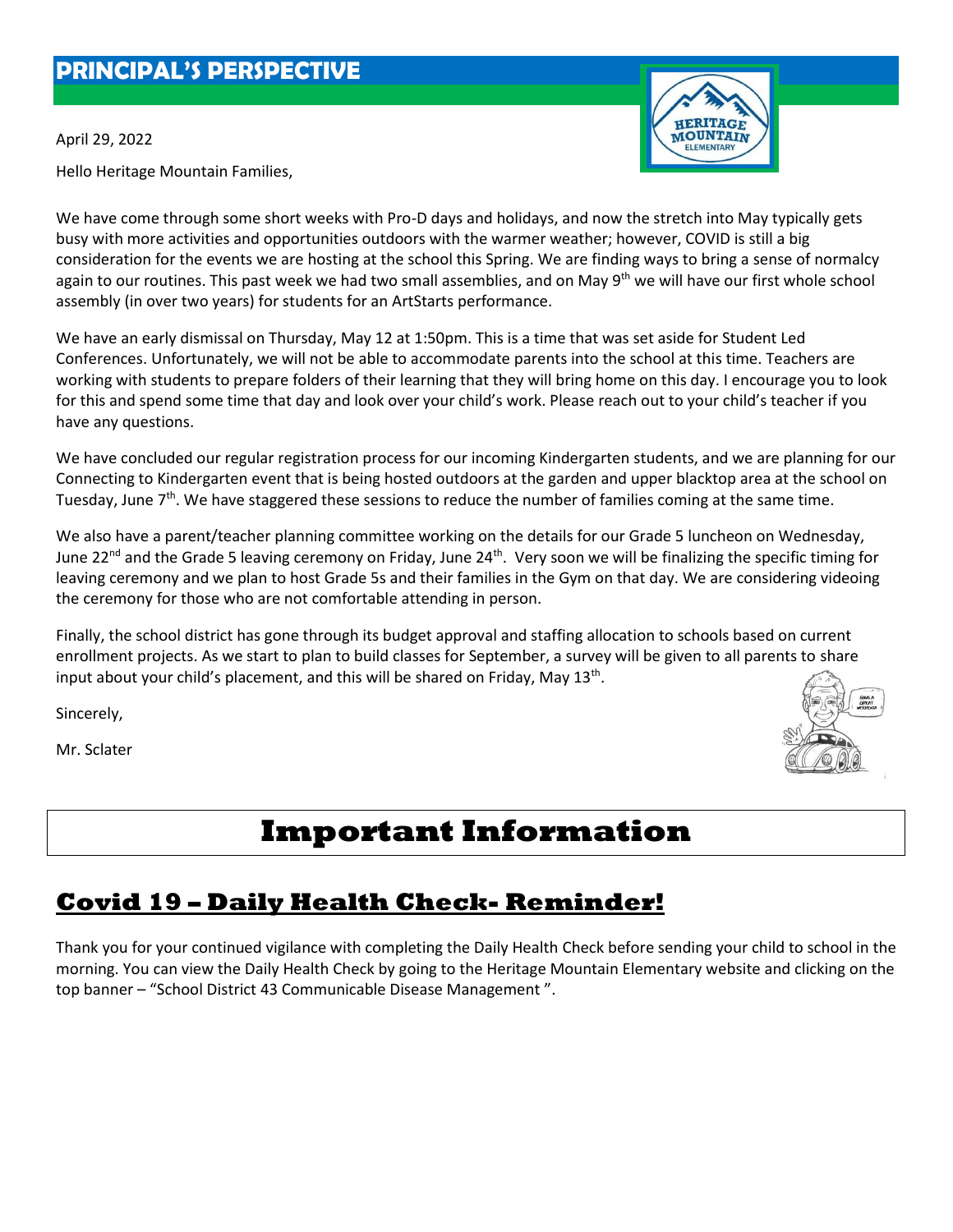# **What's Happening at Heritage Mountain**

#### **Early Dismissal/Student Led Conference – May 12**

There will be a one hour early dismissal (1:35 or 1:50) on Thursday May 12. Teachers will send specifics regarding this year's student led conferences.

## **"Virtual" Como Lake Relays – Grades 4 & 5**

The grade 4 & 5 teachers have decided to take part in the District's "Virtual Como Lake Relay". This means that we will be running our own school-based Como Lake Relay.

The plan is to run the Virtual Como Lake Relay Weds May 4, weather permitting. If the weather is poor, we will run on Thurs May 5<sup>th</sup>. This will be run regardless of the weather. **The relay will begin at 1:30pm** 

#### **Check the school website by 11:30am on Weds May 4th to confirm if the relay will happen that day!**

**Parents are welcome to come and view the race from along the fence/path closest to the staff parking lot.** Every student that runs in the relay will receive an official Como Lake Relay participation ribbon.



#### **Terry Fox Run – Friday May 27th**

Our entire school, grades Kindergarten – grade 5, will be doing our Terry Fox Fun on Friday March 27<sup>th</sup>. Please watch for an email notification for donations that we will collect on behalf of the Terry Fox Foundation. Alternatively you can donate directly by going online to [www.terryfox.org.](http://www.terryfox.org/) More details will be sent home soon.

Just as Terry Fox did, we will be running rain or shine!



#### **Library Learning Commons**

Happy Spring, families!

April Showers and the fresh new buds surrounding us have brought about wealthy conversations about growing, new life, and exploring the natural world around us. We spent the month writing poetry and talking about ways we can appreciate and love our environment. To celebrate our learning we will be planting small fruit and vegetable plants

donated to our school by Urban Roots Garden Market. Students in intermediate classes have started to prepare our garden box for planting and will help maintain and care for what we will be growing. Primary children will help by labeling plants and documenting information about changes to the garden. Students throughout the school are so excited to watch our Kindness Garden grow.

Speaking of growing, our school won the "Team Challenge" portion of the Eco Challenge. We won \$200 which we will use towards our garden as well as to purchase indoor plants for around the school. Please ask your child(ren) about the "whisper plants".

We have several new titles on our shelves this month. I hope your children share with you what they are reading and whether they are reading a new book as we all can appreciate a new book, right?

Happy reading and exploring.

 $\sim$  Mrs. R. Khan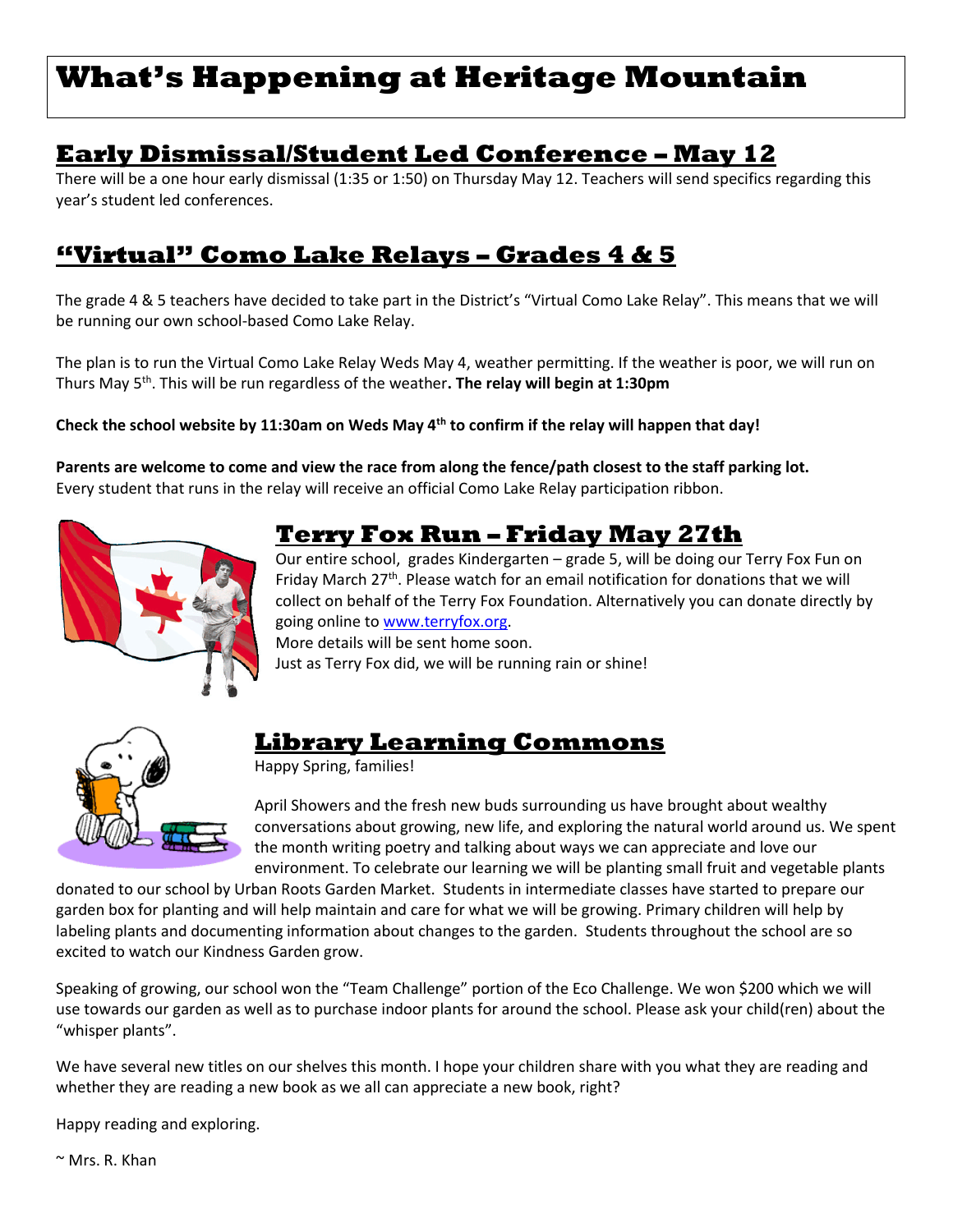## **School District No. 43 (Coquitlam) Heritage Mountain Elementary School School Calendar 2021-2022**

| <b>Designation</b>                  | Date(s)           |  |
|-------------------------------------|-------------------|--|
| Victoria Day                        | Monday, May 23    |  |
| School Based Pro D                  | Monday June 6     |  |
| Last day of school for all students | Wednesday, Jun 29 |  |
| Administrative day                  | Thursday, June 30 |  |